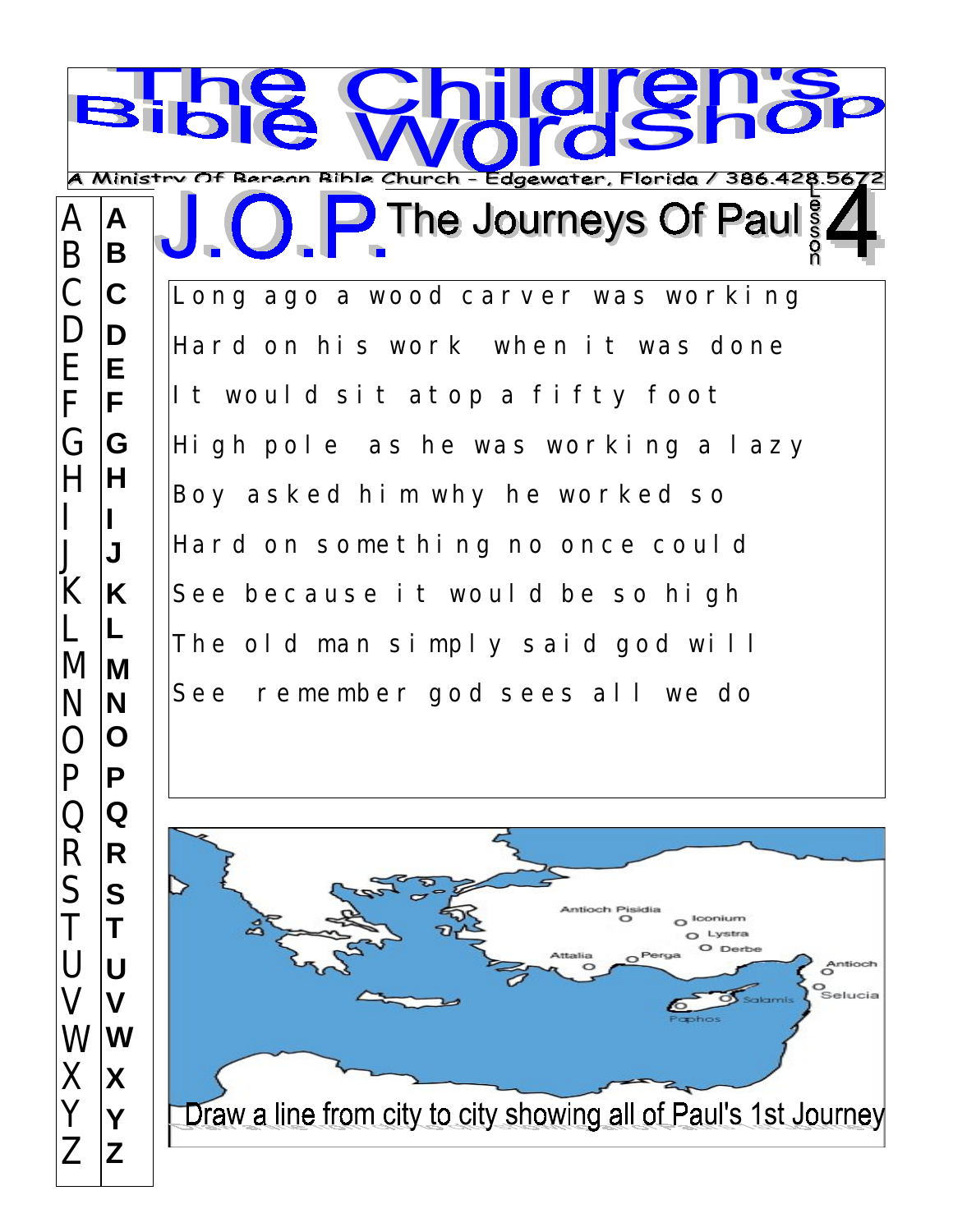## JOP Lesson 4—A Lesson In Lystra

P1 In Lystra, the people listened carefully to the missionaries as they preached about Jesus Christ and many were saved by grace. **Acts 14:8 And there sat a certain man at Lystra, impotent in his feet, being a cripple from his mother's womb, who never had walked: 9 The same heard Paul speak: who stedfastly beholding him, and perceiving that he had faith to be healed, 10 Said with a loud voice, Stand upright on thy feet. And he leaped and walked.** One day Paul said to a lame man, who had never walked in his life, in a loud voice, "Stand upright on thy feet." In a moment a lame man leaped to his feet and began walking. The crowd could not believe their eyes. The people had just witnessed a miracle. Instead of worshipping the God of Paul and Barnabas, the people of Lystra began worshipping the two preachers. They named Barnabas, Jupiter, and Paul, Mercurius, because he was the main speaker.

P2 **Acts 14:11 And when the people saw what Paul had done, they lifted up their voices, saying in the speech of Lycaonia, The gods are come down to us in the likeness of men. 12 And they called Barnabas, Jupiter; and Paul, Mercurius, because he was the chief speaker. 13 Then the priest of Jupiter, which was before their city, brought oxen and garlands unto the gates, and would have done sacrifice with the people.** 

P3 When Paul and Barnabas heard that the people were worshipping them, they told them that they were not Gods and that they should turn to the living God, which made heaven, and earth, and the sea, and all things that are in them. **Acts 14:14 Which when the apostles, Barnabas and Paul, heard of, they rent their clothes, and ran in among the people, crying out, 15 And saying, Sirs, why do ye these things? We also are men of like passions with you, and preach unto you that ye should turn from these vanities unto the living God, which made heaven, and earth, and the sea, and all things that are therein:**

P4 Paul goes on to tell the Gentiles how that God was now giving them a time to hear the gospel and that they should worship God and not men or things made with the hands of men. **Acts 14:16 Who in times past suffered all nations to walk in their own ways. 17 Nevertheless he left not himself without witness, in that he did good, and gave us rain from heaven, and fruitful seasons, filling our hearts with food and gladness. 18 And with these sayings scarce restrained they the people, that they had not done sacrifice unto them.**

P5 Slowly the church grew and many people accepted Jesus Christ. One of those believers was a young man name Timothy. His mother, Lois, and grandma, Eunice, were friendly to Paul and Barnabas. The two missionaries spent much time at their house. Timothy was hungry for the gospel. He would listen carefully to Paul's messages of Christ and was inspired by Paul to become a missionary.

P6 A few months later, a band of Jews from Iconium and Antioch came to the city of Lystra to kill Paul. The evil Jewish leaders stoned him and dragged Paul outside the city gates believing he was dead. Paul rose up and went back into Lystra, and the next day he and Barnabas left for Derbe. **Acts 14:19 And there came thither certain Jews from Antioch and Iconium, who persuaded the people, and, having stoned Paul, drew him out of the city, supposing he had been dead. 20 Howbeit, as the disciples stood round about him, he rose up, and came into the city: and the next day he departed with Barnabas to Derbe.**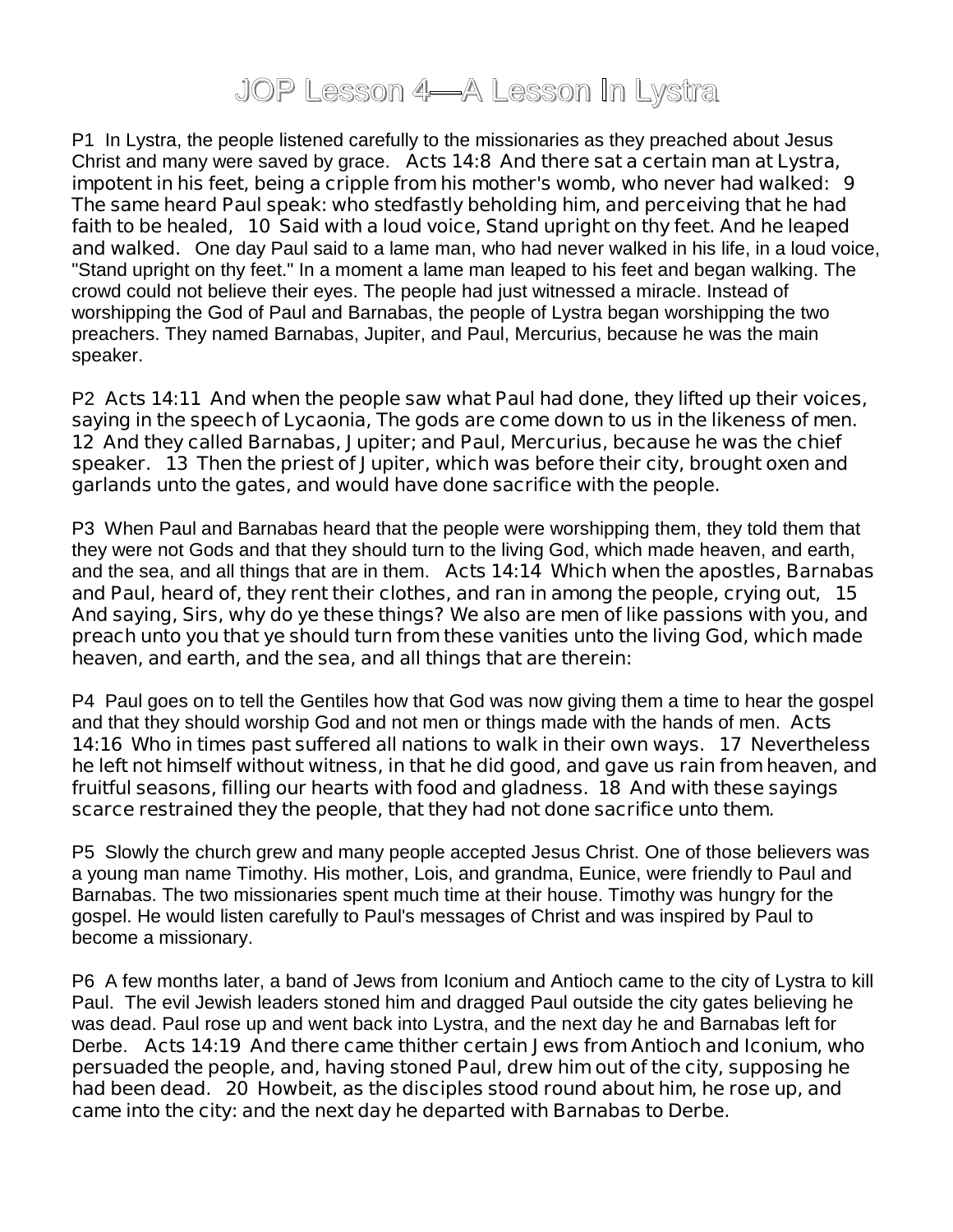P7 **Acts 14:21 And when they had preached the gospel to that city, and had taught many, they returned again to Lystra, and to Iconium, and Antioch, 22 Confirming the souls of the disciples, and exhorting them to continue in the faith, and that we must through much tribulation enter into the kingdom of God.** Paul reverses his course now and goes back to all those cities he had preached in. He was not afraid to go even though the evil Jewish leaders had tried to kill him more than once. When you know you are saved you can do things for God without fear.

P8 **Acts 14:23 And when they had ordained them elders in every church, and had prayed with fasting, they commended them to the Lord, on whom they believed.** In each city Paul sets up a local church just like Berean Bible Church. They have elders, deacons, preachers and a church family just as we do! Paul was starting new local churches and so should we. What can you do to help start local churches like Paul and Barnabas did?

P9 **Acts 14:24 And after they had passed throughout Pisidia, they came to Pamphylia. 25 And when they had preached the word in Perga, they went down into Attalia: 26 And thence sailed to Antioch, from whence they had been recommended to the grace of God for the work which they fulfilled.** They head home now to report to the church in Antioch Syria where they had begun. They had a lot to tell those good folks in Antioch.

P10 **Acts 14:27 And when they were come (to Antioch Syria), and had gathered the church together, they rehearsed all that God had done with them, and how he had opened the door of faith unto the Gentiles. 28 And there they abode long time with the disciples.** Can you imagine the stories Paul and Barnabas had to tell? Traveling by ship and on foot from place to place must have been exciting. Then there were the people, Sergius Paulus, Bar-Jesus, John Mark, the lame man, the evil Jewish leaders and of course all the people that got saved by hearing the gospel of grace!

P11 This ends the first JOP and next week we will begin looking at his next journey!

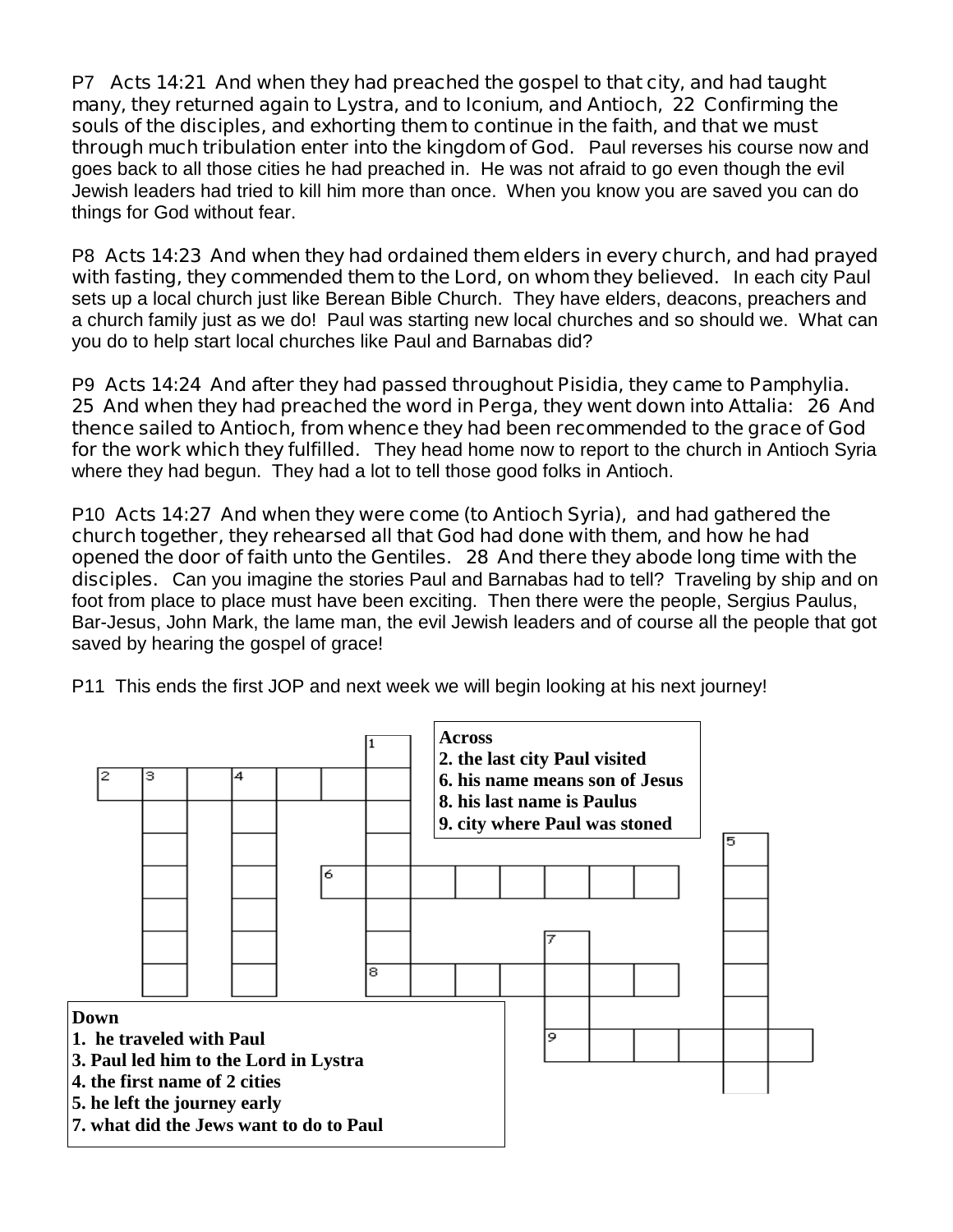## JOP 1

Fill in the blanks with the correct words from the bank at the bottom of the page.

\_\_\_\_\_\_\_\_\_\_\_\_\_\_\_\_\_\_\_ Syria is where \_\_\_\_\_\_\_\_\_\_\_\_\_\_\_\_ and \_\_\_\_\_\_\_\_\_\_\_\_\_\_\_\_\_\_ Mark \_\_\_\_\_\_\_\_\_\_\_\_\_\_\_\_\_\_\_\_\_\_ From there they went to **EXECUTE:** and then sailed to **William Section** From there they walked to Paphos where they met Sergius Paulus and Bar Jesus. They \_\_\_\_\_\_\_\_\_\_\_\_ on a ship and sailed to Perga. John Mark left them there and went back home. From here they walked to Antioch Pisidia. They Jews were not very happy with them and they went to Iconium. Many Gentiles got saved there but the Jews \_\_\_\_\_\_\_\_\_\_\_\_\_\_\_ to kill Paul \_\_\_\_\_\_\_\_\_\_\_\_\_\_\_ they **EXECUTE:** and went to Lystra. Here the Gentiles thought they were gods and tried \_\_\_\_\_\_\_\_\_\_\_\_ worship them. Paul would not \_\_\_\_\_\_\_\_\_\_\_\_\_\_\_\_ them worship him and \_\_\_\_\_\_\_\_\_\_ to them the gospel of grace and many were saved. The evil Jewish leaders followed them there and stoned \_\_\_\_\_\_\_\_\_\_\_\_ and left him for dead. He \_\_\_\_\_\_\_\_\_\_\_\_ meets Timothy there and leads him to Christ. Then it is on to Derbe. From here they reverse their course and revisit all the cities. They stop at Attalia before sailing \_\_\_\_\_\_\_\_\_\_\_\_ Antioch Syria

Word Bank: left got preached to again. Paul Barnabas to wanted Salamis Antioch so Seleucia let John he began. Paul also

\_\_\_\_\_\_\_\_\_\_\_\_

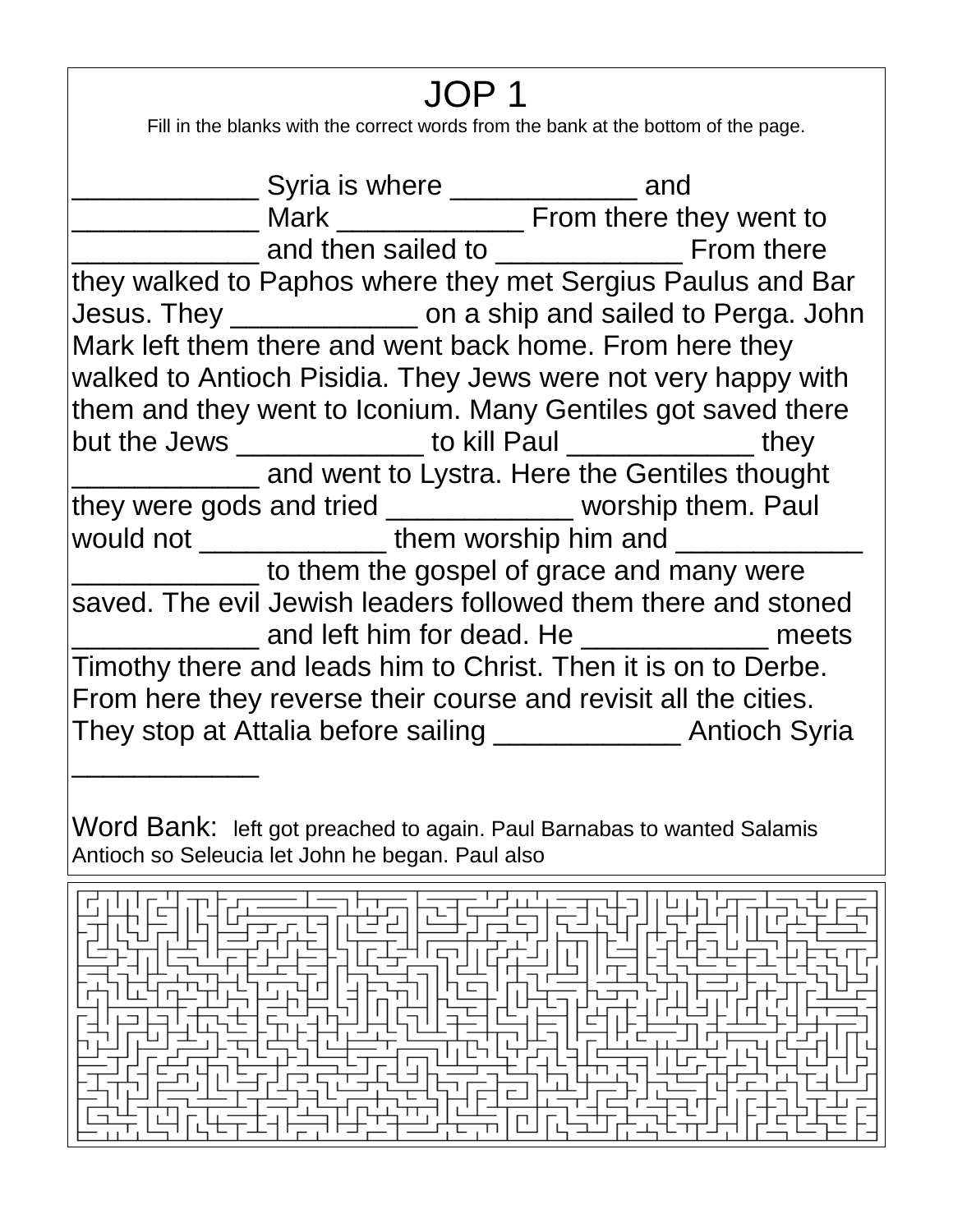

| NENAJ<br>$\overline{13}$<br>UJLEI<br>14<br>$\overline{4}$ | Unscramble The Names<br>Of Some Of The Kids At<br><b>BBC</b>          |
|-----------------------------------------------------------|-----------------------------------------------------------------------|
| <b>LYEKL</b><br>$10 \text{ } 11$                          | Then put the numbered                                                 |
| <b>AIJEM</b>                                              | letters in their matching                                             |
| COBJA<br>2                                                | boxes below.                                                          |
| RASHA<br>8                                                |                                                                       |
| JESMA                                                     |                                                                       |
| TMTA                                                      |                                                                       |
| UAPL<br>$\overline{12}$                                   |                                                                       |
|                                                           |                                                                       |
| w<br>G<br>F<br>D                                          | w<br>۱w<br>F<br>$\overline{10}$<br>$\overline{13}$<br>$\overline{12}$ |